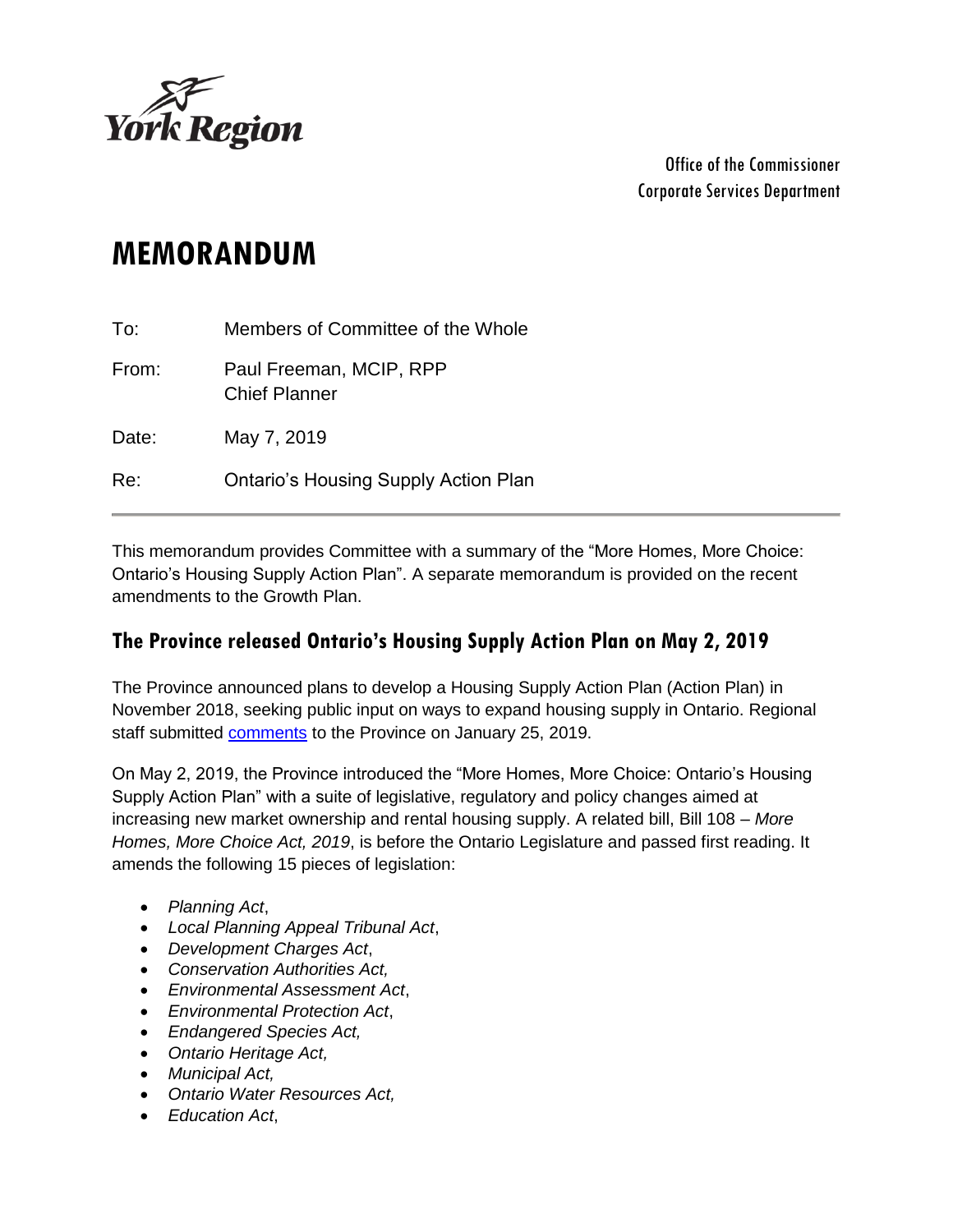- *Labour Relations Act*,
- *Occupational Health and Safety Act*,
- *Workplace Safety and Insurance Act*, and
- *Cannabis Control Act*.

While multiple pieces of legislation are amended through Bill 108, this memo highlights key changes to the *Planning Act*, *Development Charges Act* and other legislation directly impacting growth and development decisions in the Region.

# **Consultation on the proposed Housing Supply Action Plan is underway**

The Province issued a 30-day consultation period on the Environmental Registry for Bill 108 which includes schedules pertaining to the *Planning Act* and *Development Charges Act* among other legislation. Submissions are due by June 1, 2019.

Staff will conduct a full analysis of changes proposed and their impacts, and prepare comments to the Province. Due to the consultation timeframe provided, staff will submit comments by the Provincial deadline noting that additional comments from Council may follow.

# **The Housing Supply Action Plan proposes a number of legislative, regulatory and policy changes**

The Action Plan contains measures focusing on the five themes of Speed, Cost, Mix, Rent and Innovation to improve housing supply and affordability. The following is an overview of key actions related to each theme.

#### **1. Speed: Streamline Approval Processes**

The Province proposes:

- Shorter land use planning decision timelines: from 210 to 120 days for official plan amendments, from 150 to 90 days for zoning by-law amendments, and from 180 to 120 days for plans of subdivision applications.
- To enable the Minister to mandate Community Planning Permit Systems in specified areas, such as protected Major Transit Station Areas and Provincially Significant Employment Zones.
- To streamline the approval process for projects with little risk to the environment, promote soil reuse on construction sites, and remove barriers to building on vacant land while protecting the environment and human health.
- New mandatory standards and timelines (between 90 to 150 days) for decisions on heritage designation by-laws and applications for the alteration and demolition of heritage buildings. Municipal decisions on heritage designation and property alteration matters can be appealed to the Local Planning Appeal Tribunal.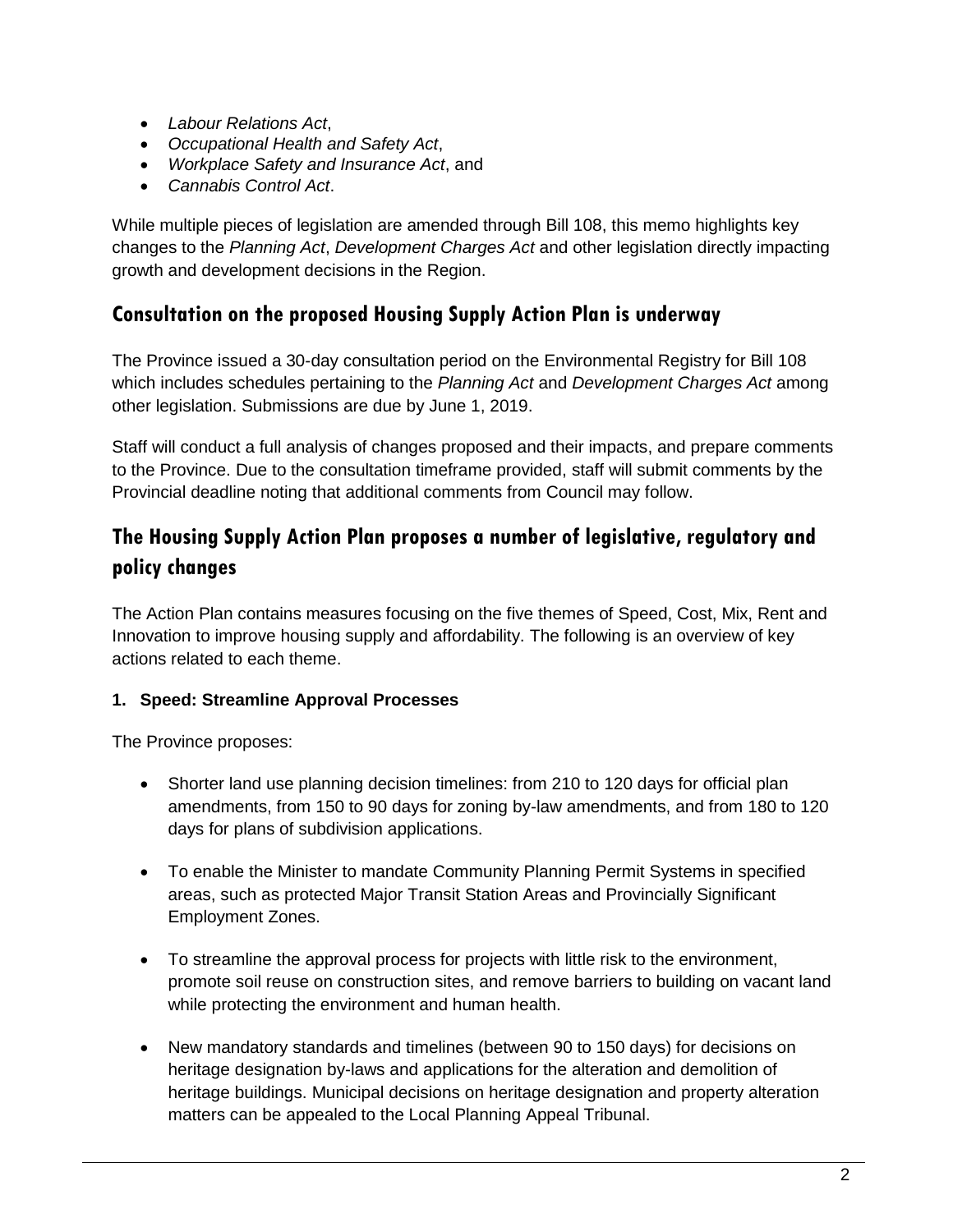- To streamline and standardize the roles of conservation authorities in municipal planning.
- To define the roles of conservation authorities and municipalities, and their responsibilities and funding for core and non-core programs and services.
- Changes to the *Environmental Assessment Act*, *Environmental Protection Act* and regulations to address duplication, streamline processes and provide clarity that will impact development review timelines.
- Changes to the *Endangered Species Act* modifying the process, including longer timelines for adding to the Species at Risk listing, and establishing a payment-in-lieu trust fund to support larger-scale activities likely to protect or recover species at risk.

The Province also proposes changes to the function and authority of the Local Planning Appeal Tribunal (LPAT), effectively re-establishing the function of the former Ontario Municipal Board (OMB). This includes:

- Giving LPAT authority to make decisions on appeals of major land use planning matters, and removing restrictions on introducing new evidence (enabling "de novo" hearings), and calling and examining witnesses at hearings.
- Limiting third party appeals of:
	- o Plans of subdivisions
	- o Approval authority non-decision on Official Plans
	- o Official Plan amendments
- Hiring more adjudicators to address the backlog of legacy appeal cases.
- Modifying the appeal fee structure to support a cost recovery approach, while ensuring the public has affordable access to the appeal process.

#### **2. Cost: Increase the Certainty of and Reduce Housing Development Costs**

The Province proposes:

- A municipality can continue to levy development charges for water and wastewater, roads, policing, transit, and waste diversion (which is no longer subject to the ten per cent statutory deduction).
- A municipality may only levy a development charge for those services prescribed in the *Development Charges Act*.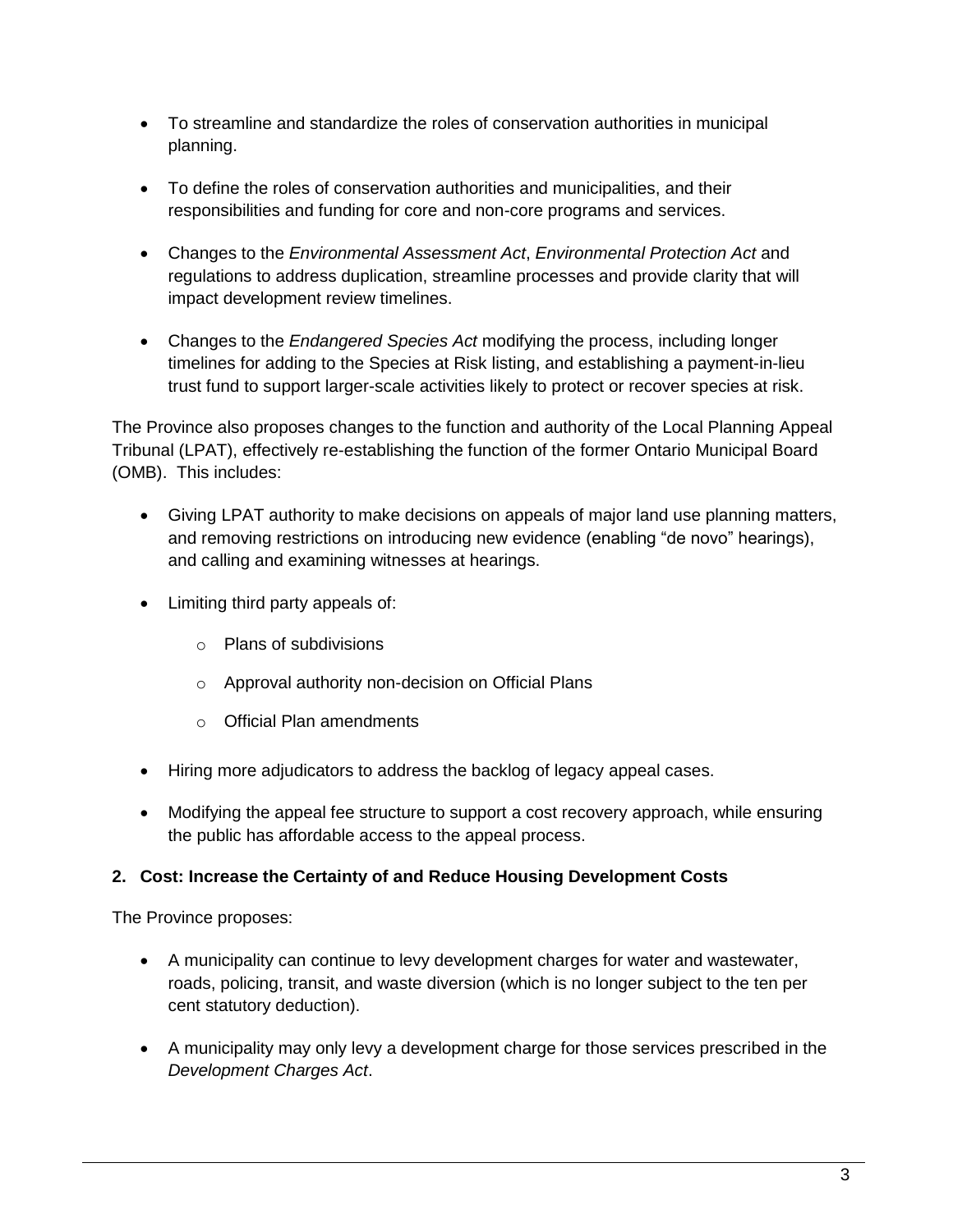- $\circ$  A number of services which the Region currently levies development charges for would no longer be eligible services, including paramedic services, public health, senior services-capital component, social housing, and court services.
- $\circ$  A community benefits charge, through a Community Benefits Charge Bylaw, is proposed as a new provision that could be used to recover costs no longer eligible for development charges. This new tool also replaces existing density bonusing provisions in exchange for community benefits under Section 37 of the *Planning Act*.
- $\circ$  The community benefits charge would be capped, with details provided in a forthcoming regulation. At this point, it is unclear if there will be a limitation on the services for which a Community Benefits Charge Bylaw can apply.
- That development charges would be 'frozen' on the day upon which an application for site plan or zoning approval is made, with payment made at the usual time (building permit issuance).
	- $\circ$  For non-residential development, rental housing and not-for-profit housing, the payment of development charges would be phased, beginning at the earlier of occupancy permit or first occupancy of the development, and paid in annual installments over five years.
- To remove requirements for new homes to include electric vehicle charging infrastructure under the Ontario Building Code (OBC).
- Harmonizing the OBC with National Codes to open new markets for manufacturers.
- To allow only modest increases in education development charges and lower-cost alternatives for School Boards to secure property.

#### **3. Mix: Support a Range and Mix of Housing**

The Province proposes:

- Requirements for municipalities to permit the creation of additional dwelling units in prescribed classes of existing residential buildings or prescribed structures ancillary to existing residential buildings.
- Limiting the use of inclusionary zoning to areas with high-growth and near higher order transit services. This includes protected Major Transit Station Areas and areas where a Community Planning Permit System is in place at the discretion of a municipality or as may be required by the Minister.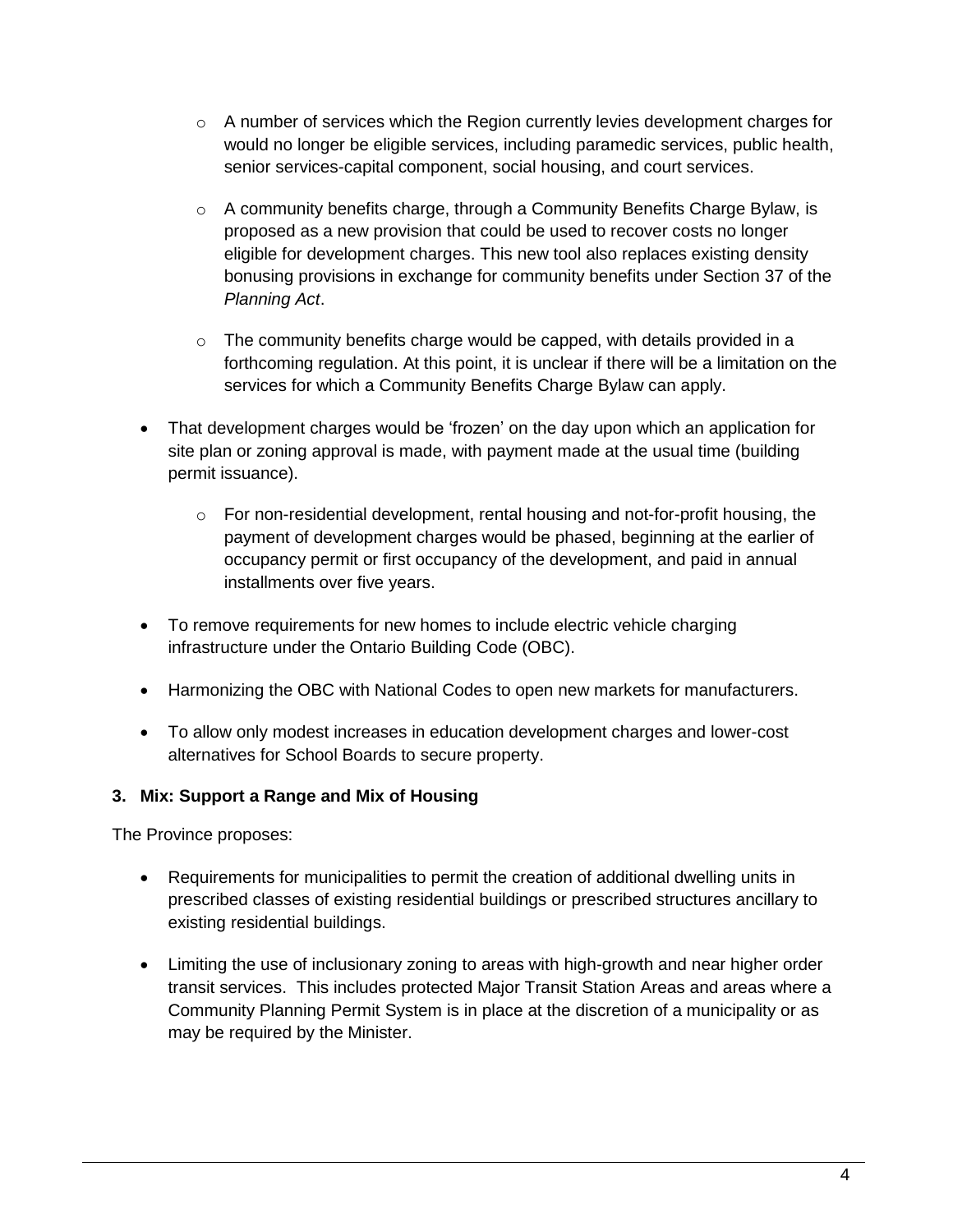#### **4. Rent: More Rental Options and Better Protection for Tenants and Landlords**

The Province proposes:

- That a purpose-built secondary suite, in prescribed classes of new residential buildings, or in ancillary structures to those buildings, would be exempt from development charges (subject to restrictions).
- To encourage the creation of rental units by making it easier to build second suites and developing resources to help small landlords navigate the building code and approvals process.
- To appoint and recruit adjudicators to the Landlord and Tenant Board, and provide guidance materials to help tenants and landlords know their rights and resolve disputes.

#### **5. Innovation: Creative Solutions to Increasing Housing Supply**

The Province proposes:

- To promote innovative housing designs, construction techniques and materials to lower cost, increase choice and make homes more accessible. The proposed forthcoming Forest Sector Strategy will support prefabrication of housing components off-site.
- To develop resource guides to encourage innovative housing forms (e.g. tiny houses), and promote different homeownership arrangements (i.e. life lease and co-ownership).

#### **Other Considerations**

The Province is also exploring ways to protect new homebuyers, which include:

- Sharing information on developers' track records via the Ontario Building Directory.
- Introducing more proactive, risk-based inspections by Tarion (new home warranty program) during construction.
- Creating a user-friendly process to help new homebuyers and homebuilders resolve disputes.

Recognizing the need for more comprehensive data to inform housing decisions, the Province proposes to work with municipal and federal partners to gather relevant housing data. The Province is also making commitments to partner with municipalities and businesses on housing solutions that will attract investments and bring jobs to Ontario communities.